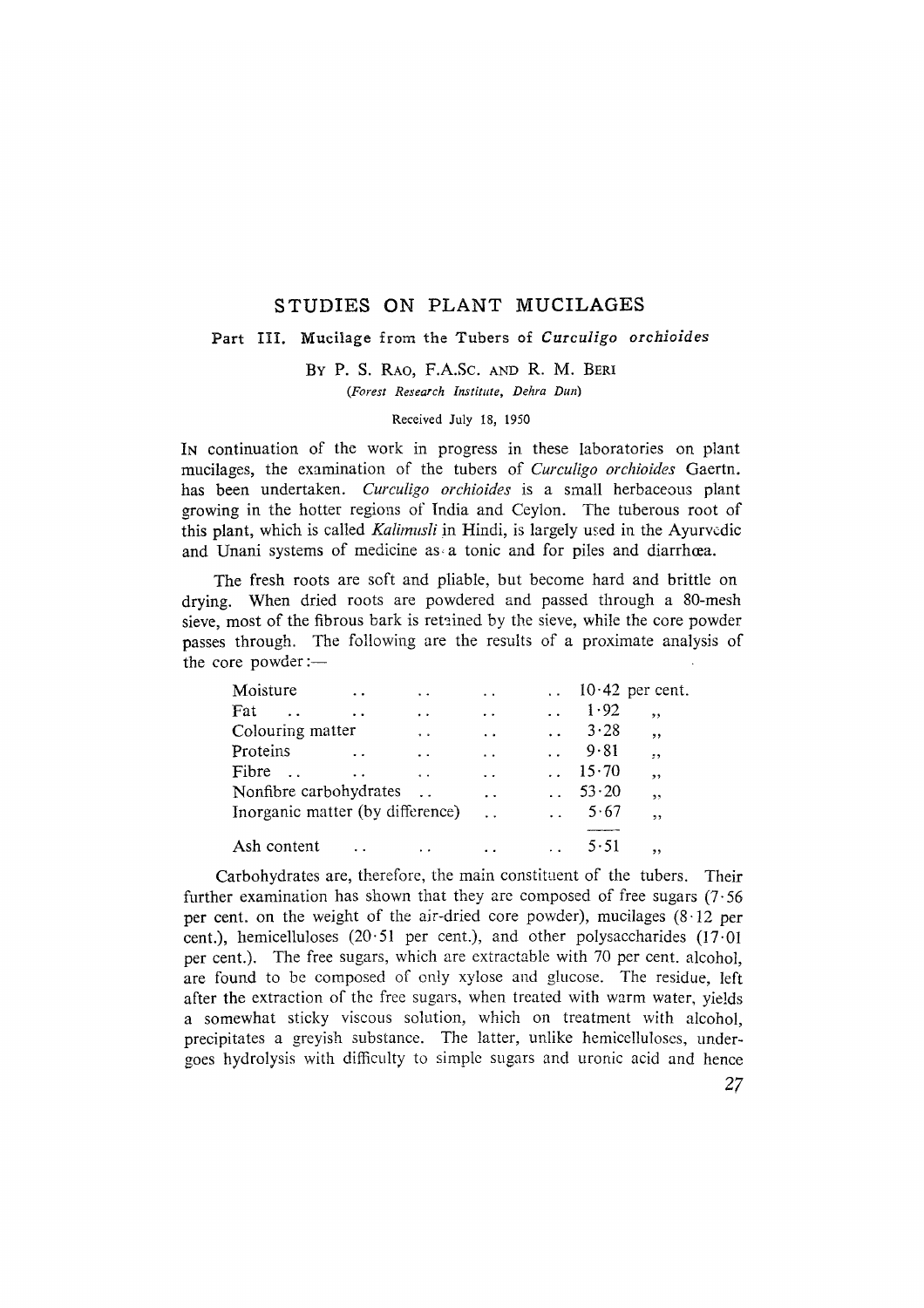belongs to the class of mucilages. The constituent sugars are mannose and glucose, while the uronic acid is found to be glucuronic acid. Quantitative estimations have shown that mannose, glucose and glucuronic acid are present in the ratio of 6:9:10 in the mucilage molecule.

#### **EXPERIMENTAL**

*Composition of the Root Powder.--The* tubers were obtained from Sambalpur circle (Orissa State). After drying they were ground in a pulverizer and passed through a 80-mesh sieve. The bark was retained by the sieve, while the inner core powder passed through it. The powder thus obtained was a little darkish brown in colour. Its proximate analysis was carried out according to standard methods, $<sup>1</sup>$  and the results have</sup> already been presented under the theoretical introduction. The ash contained Na<sup>+</sup>, K<sup>+</sup>, Ca<sup>++</sup>, Mg<sup>++</sup>, and Fe<sup>+++</sup> as the basic radicals and CO<sub>3</sub><sup>--</sup>,  $SO_4$ <sup>--</sup>, and PO<sub>4</sub><sup>---</sup> as the acid radicals. Some silica was also present.

*Estimation and Identification of Free Sugars.--The* root powder (50 g.) was taken in a big soxhlet extractor and extracted with 500 c.c. of absolute alcohol till the extract removed no more of the colouring matter. After the removal of colouring matter, the extraction was continued with 70 per cent. a!cohol for six hours. When the extraction was over, alcohol was distilled off from the extract, the aqueous solution was clarified with alumina cream, the volume was made up to a known volume and the sugars analysed both qualitatively and quantitatively. The solution contained only glucose and xylose. Glucose was detected by the formation of the characteristically crystalline phenyl osazone, melting at  $204^{\circ}$ –06 $^{\circ}$  and the diphenyl hydrazone melting at 161°. The presence of xylose was established by the formation of the characteristic boat-shaped crystals of cadmium bromide-cadmium xylonate on oxidation with bromine and treatment with cadmium carbonate. Further, when a small portion of the sugar solution was evaporated to dryness and the dry product treated with benza!dehyde and methanolic hydrogen chloride, dimethylacetal of dibenzylidene d-xylose separated, confirming the presence of xylose.<sup>2</sup> The total sugars were estimated according to the method of Allihn and were found to be  $7.56$  per cent. Xylose was determined by estimating the amount of furfura! liberated, when the sugar solution was boiled with 12 per cent. hydrochloric acid at  $175^{\circ} - 80^{\circ}$  and was found to be  $25.68$  per cent.

*Isolation of the Mucilage.--The* root powder (50 g.) was treated with warm water (1 1) for 3 hours. After removal of the suspended impurities by filtration through silk and subsequent centrifuging a moderately viscous solution was obtained. It was poured with stirring into alcohol (2 1)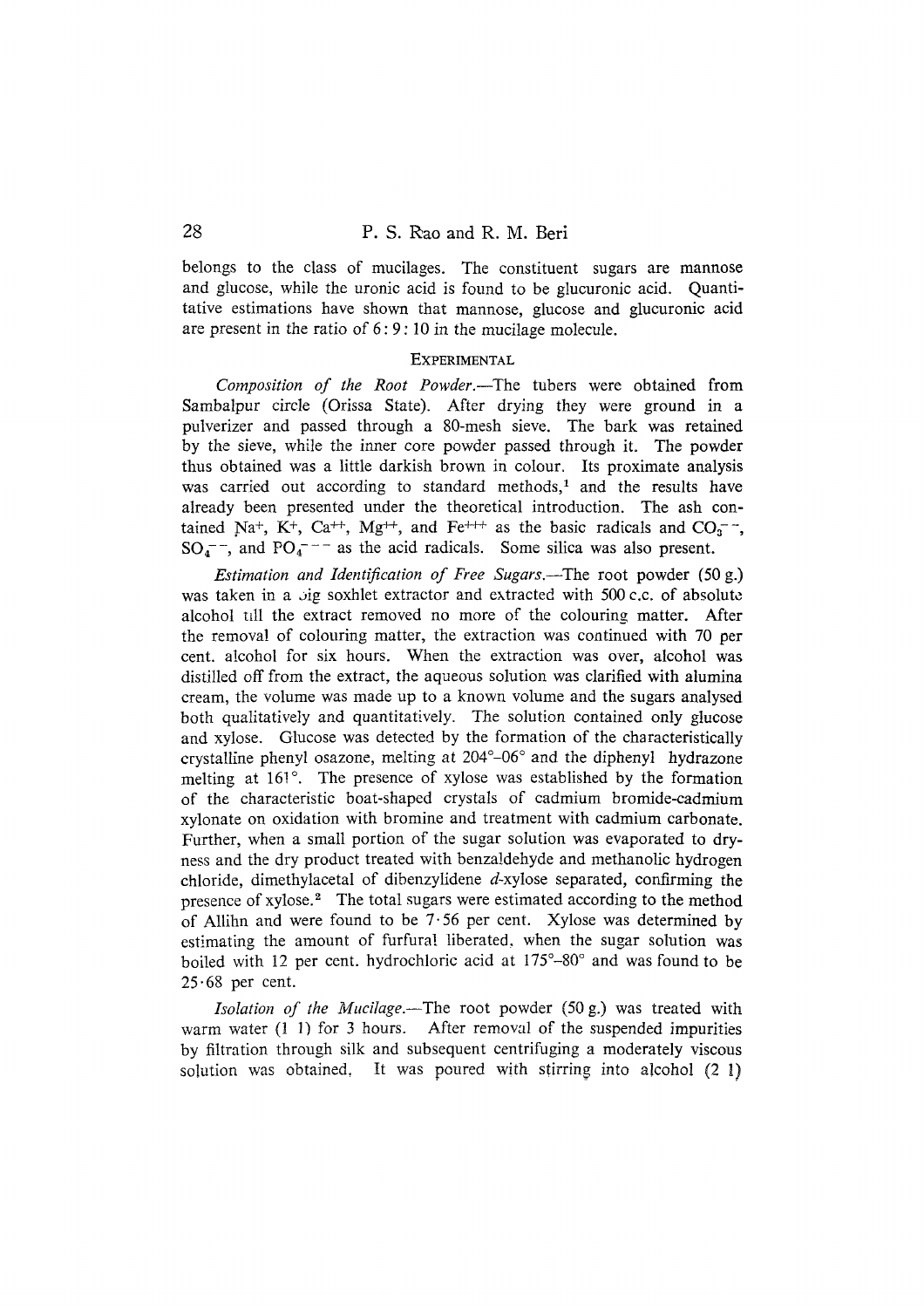containing a few c.c. of concentrated hydrochloric acid. The mucilage separated out as a greyish mass. It was again dissolved in water and reprecipitated from alcohol containing a little hydrochloric acid. The process was repeated thrice and the ash content was determined every time to indicate the purity. The final product, which was fairly free from ash, was dehydrated by tituration first with warm absolute alcohol and then with ether. The resultant powder was finally dried in a vacuum desiccator. The yield was  $4.06$  g. On powdering it looked greyish and was amorphous under the microscope. Its solution was faintly acidic and did not reduce Fehling's solution either in the cold or on heating. In  $0.5$  per cent. solution in water it had a specific rotation of  $99.6^{\circ}$  at  $30^{\circ}$ .

*Estimation of Uronic Anhydride.*--This was done according to the method of Dickson, Otterson and Link<sup>3</sup> by boiling 3 g. of the mucilage with  $100 \text{ c.c.}$ of 12 per cent. hydrochloric acid (sp. gr.  $1.06$ ). Calculated on the basis of dry material, the mucilage contained  $39.56$  per cent. of the anhydride.

*Hydrolysis of the Mucilage.*—The purified air-dried mucilage (3 g.) was boiled under reflux with 200 c.c. of 5 per cent. sulphuric acid for four hours. The temperature was gradually raised to the boiling point to avoid any local heating and consequent charring. The resultant hydrolyzate was dark brown in colour due to the formation of furfuraldehyde from the liberated uronic acid. However, partial decomposition of uronic acid was minimized, if not altogether eliminated, by conducting the hydrolysis at the temperature of boiling water-bath (98 $^{\circ}$ ) for a long time (18 hours) and subsequently on a wire-gauze for 2 hours. The latter direct heating was to ensure the completion of the hydrolysis. Under these conditions, the uronic acid did not seem to undergo any appreciable decomposition. For the characterization of the uronic acid and the other products, the hydrolyzate, about  $200$  c.c., was neutralized in the hot with barium carbonate, the precipitated barium sulphate was filtered off and the filtrate concentrated to 100 c.c. under vacuum. On adding 300 c.c. of alcohol to the concentrate, the barium salt of the uronic acid separated out. After filtration, the residue and the filtrate were examined separately for the identification of the uronic acid and the sugars respectively.

*Nature and Relative Proportion of the Sugars.--From* the filtrate alcohol was distilled off and the residuary aqueous solution was made up to 200 c.c. in a standard flask. When a small part of the sugar solution was treated with well-cooled phenylhydrazine solution in acetic acid, mannose phenylhydrazone melting at 188° separated out. The mixture was left overnight in a frigidaire to completely precipitate the hydrazone and the latter filtered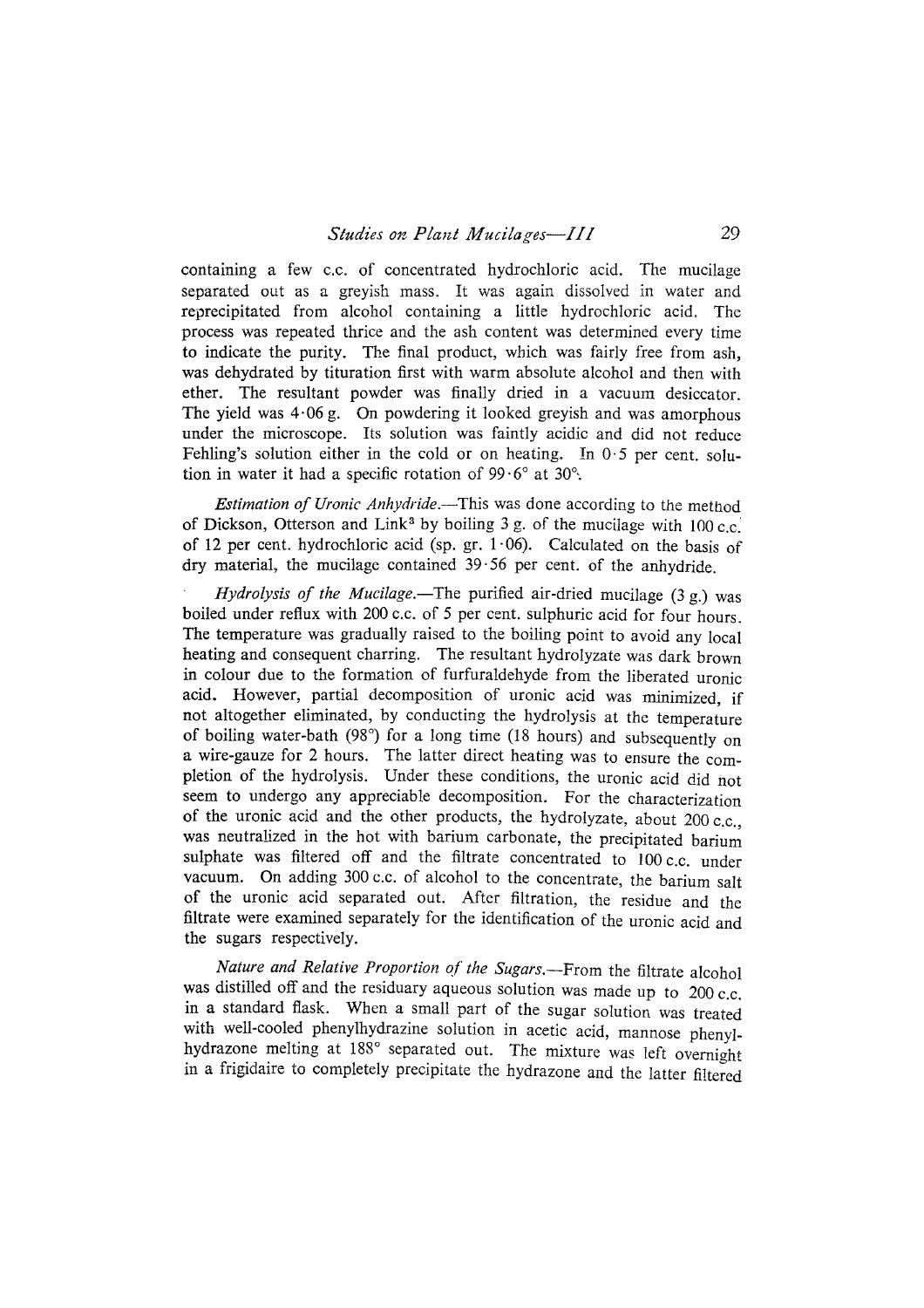off. The filtrate, after the addition of a little more phenylhydrazine acetate, was heated on a water-bath to see if any osazone would separate out. In about fifteen minutes, phenyl glucosazone crystallized out with its characteristic structure and melting point (204°-06°). The sugar solution did not respond to Pinoff's and Seliwanoff's tests<sup>4, 5</sup> indicating the absence of fructose. It did not produce any mucic acid on oxidation with nitric acid showing that galactose was absent. Tests for pentoses were also negative. Hence mannose and glucose were the only sugars present in the hydrolyzate.

Quantitatively the total sugars in the solution were estimated according to Allihn's method. Mannose was determined as follows (method of Bourquelot and Herissey). $6$  50 c.c. of the sugar solution was concentrated to about 20 c.c. and treated in the cold with a well-cooled mixture of 2 c.c. of phenylhydrazine, 1 c.c. of glacial acetic acid and 6 c.c. of water. The mixture was allowed to stand with occasional shaking for 4 hours at a temperature below  $10^{\circ}$ . The precipitated hydrazone was filtered in a glasssintered crucible, washed with 10 c.c. of absolute alcohol and 10 c.c. of ether. The hydrazone was dried at 100° for half an hour in a steam oven and weighed. The amount of the hydrazone, when multiplied by  $0.666$ , gave the amount of mannose. The latter was found to be  $40.13$  per cent. of the sugars. Hence mannose and glucose were present in the ratio of 2:3.

*Nature of the Uronic Acid.--The* barium uronate obtained was purified by repeated precipitations from aqueous solution by means of alcohol. The purified salt contained  $25.37$  per cent. of barium, barium uronate requiring  $26.40$  per cent. of the metal. On oxidation with nitric acid  $(1.15 d.)$  it did not produce any mucic acid, thereby indicating that it was not galacturonic acid. In aqueous solution ( $c=0.4$  per cent.), the salt showed a specific rotation of  $+17.76^{\circ}$  at 25°, indicating that it might be barium glucuronate (the specific rotation of barium glucuronate is reported to be  $+15.0^{\circ}$  at  $19^{\circ}$ ). 7 For confirmation, the free uronic acid was liberated from the barium salt by treatment with just the required amount of sulphuric acid, and its specific rotation determined. It was found to be  $+ 37.74^{\circ}$  at 25° (glucuronic acid has a specific rotation of  $+ 35.2^\circ$  at 23°).<sup>8</sup> Hence the barium salt was concluded to be barium glucuronate in a somewhat impure state.

*Relative Proportion qf the Sugars and the Uronic Acid in the Mucilage Molecule.--As* already seen, the mucilage contained nearly 40 per cent. of uronic acid and 60 per cent. of sugars. The latter were composed of mannose and glucose in the molecular ratio of  $2:3$ . Since the uronic acid and the sugars are nearly of the same molecular weight, the mucilage